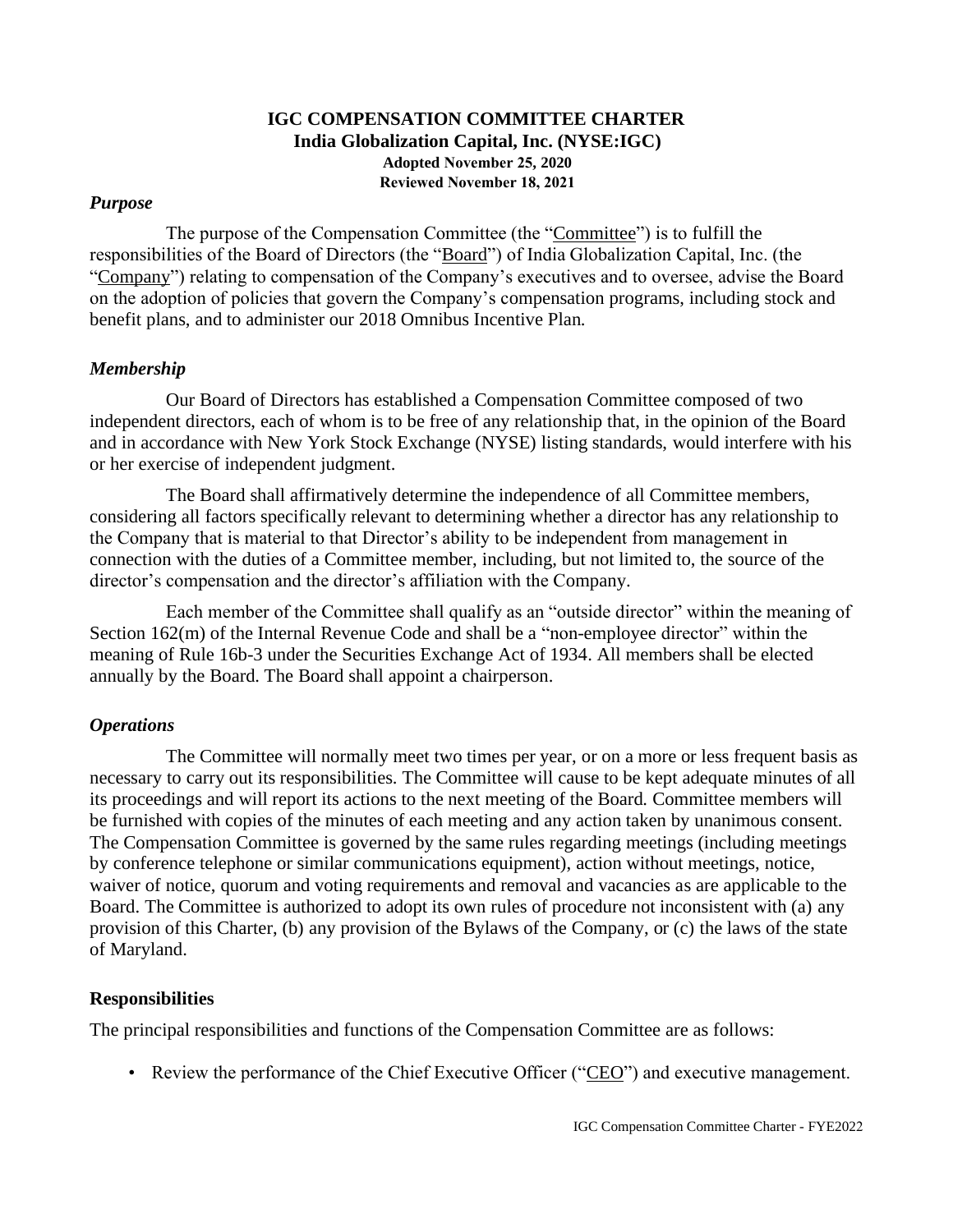- Assist the Board in developing and evaluating potential candidates for executive positions (including CEO).
- Review and approve goals and objectives relevant to the CEO and other executive officer compensation, evaluate the CEO's and other executive officers' performance in light of these corporate goals and objectives, and set CEO and other executive officer compensation levels consistent with its evaluation and the company philosophy.
- Approve the salaries, bonus, and other compensation for all executive officers.
- Review and approve compensation packages for new corporate officers and termination packages for corporate officers as requested by management.
- Review and discuss with the Board and senior officers plans for officer development and corporate succession plans for the CEO and other senior officers.
- Review and make recommendations concerning executive compensation policies and plans.
- Review and recommend to the Board the adoption of or changes to the compensation of the Company's directors.
- Review and approve the awards made under any executive officer bonus plan and provide an appropriate report to the Board.
- Review and make recommendations concerning long-term incentive compensation plans, including the use of stock options and other equity-based plans. Except as otherwise delegated by the Board, the Committee will act on behalf of the Board as a "Plan Administrator" or similar function established to administer equity-based and employee benefit plans, and as such will discharge any responsibilities imposed on the Committee under those plans, including making and authorizing grants, in accordance with the terms of those plans.
- Approve all special perquisites, special cash payments and other special compensation and benefit arrangements for the Company's executive officers and employees.
- Review periodic reports from management on matters relating to the Company's personnel appointments and practices.
- Assist management in complying with the Company's proxy statement and annual report disclosure requirements.
- Issue an annual Report of the Compensation Committee on Executive Compensation for the Company's annual proxy statement in compliance with applicable Securities and Exchange Commission ("SEC") rules and regulations.
- Annually evaluate the Committee's performance and this Charter and recommend to the Board any proposed changes to the Charter or the Committee.